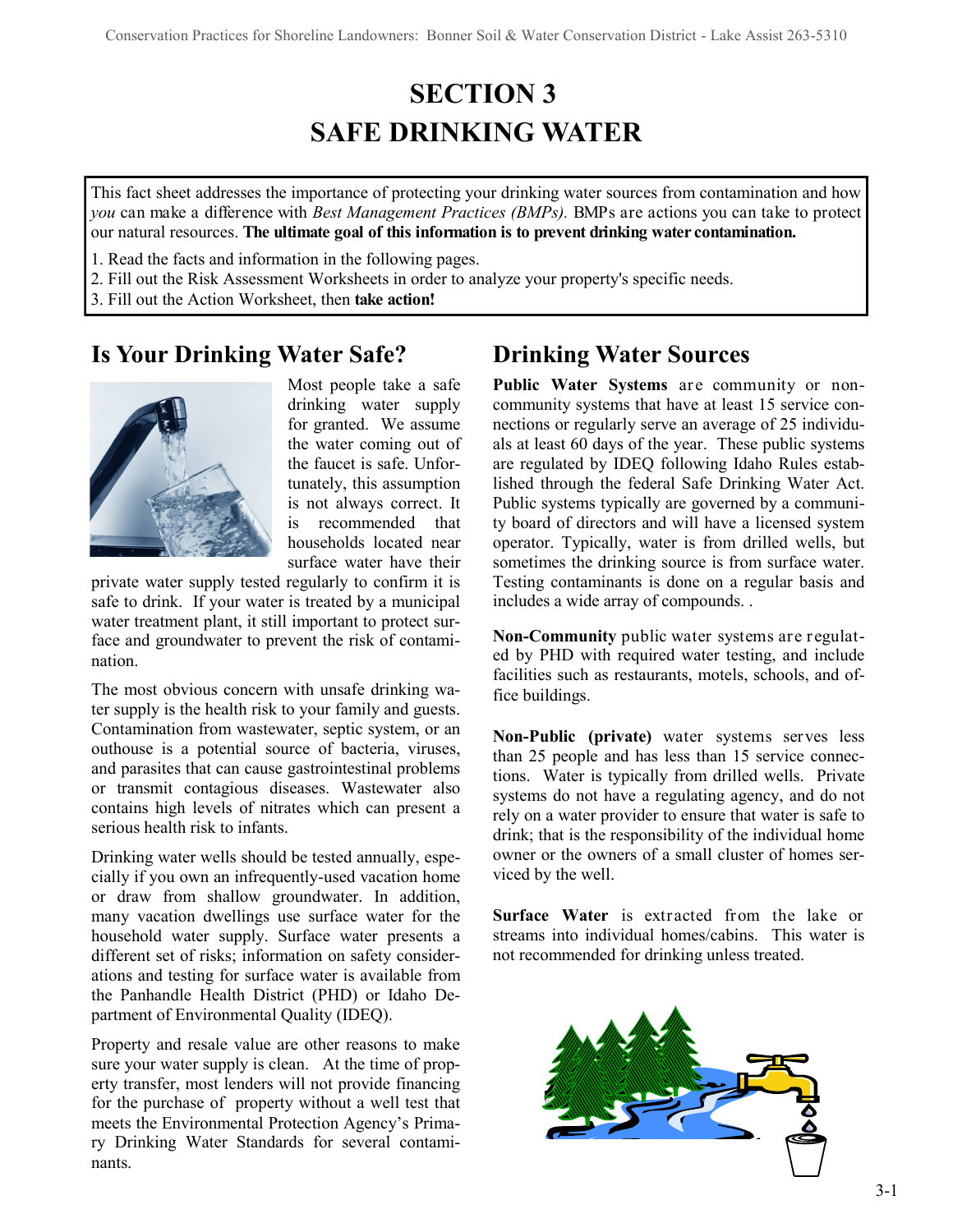# **Protect Your Drinking Water**

It is solely the homeowner's sole responsibility to protect their individual drinking water supply. Only public systems, which serve more than 15 connections or at least 25 individuals daily for at least 60 days of the year are regulated to meet State and Federal Drinking Water Regulations. If your home is served by a source other than a public system, either by an individual well or extraction from surface waters, then it is your responsibility to provide a safe drinking water supply. Preventing contamination of both groundwater and surface water is very important. Both play an important role in supplying drinking water to many households.

#### **Surface Water**

IDEQ does not recommend using surface water as a drinking water supply unless it is treated, but there are a significant number of homes/cabins which extract water from the lake or nearby streams for household use. Besides bacteria, surface waters can also contain single-cell protozoa, *Giardia* and *Cryptosporidium*, whose cysts are intestinal parasites and are considered a waterborne disease. The cysts reside in the digestive tract of mammals and are transmitted through the fecal-water-oral route. Ingestion of the cysts by humans can lead to severe intestinal disorders.

Use of surface water for drinking should go through a two-step treatment process. The water should be filtered to 1 micron to remove most of *Giardia* and *Cryptosporidium* cysts. Water should then be disinfected to kill bacteria and viruses. Water can be disinfected by boiling, using chlorine, or with ultraviolet light. **Contact PHD for more information on using surface water for drinking, (208) 415-5200; or IDEQ, (208) 769-1422.**

#### **Well Location**

Whether a well taps water just below the ground surface or hundreds of feet deep, its location at the ground surface is a crucial safety factor. A well down-slope from a leaking fuel tank or a failing septic system runs a greater risk of contamination than a well on the uphill side of these pollution sources. **The general rule for protecting the water supply is to keep a well up-slope and far from potential sources of contamination.** When determining the proper well location you will need to consider soil type, slope, surface drainage, groundwater flow, and potential contaminates. PHD, IDEQ, and IDWR are all available to assist you with proper well location.

#### **Separation Distances**

Idaho Department of Water Resources (IDWR) Well Construction Standard Rules requires that constructed wells must meet all site and distance requirements set forth by PHD and IDEQ. Idaho Rules require a minimum distance of 100 feet from a septic drainfield to a well (Figure 3-1). This separation distance allows for natural protection provided by the soil. Soil type will ultimately determine a safe distance. For more information please contact PHD (Resource Directory page 3-7).

Any condition likely to cause groundwater contamination should be improved, even if your well is far away from the potential source. Whether or not drinking water is affected, groundwater and surface water contamination is a violation of Idaho law. Be sure to consider possible contamination sources on *adjacent* property.

**Note: There is no specific distance that will guarantee that the well will not be affected.** Keep in mind that separation distances listed by the State are minimums. You may want to choose greater separation distances in some cases, depending on factors at your well site.



**Figure 3-1** *Panhandle Health District minimum separation distance requirements between drinking water wells and possible sources of contamination.*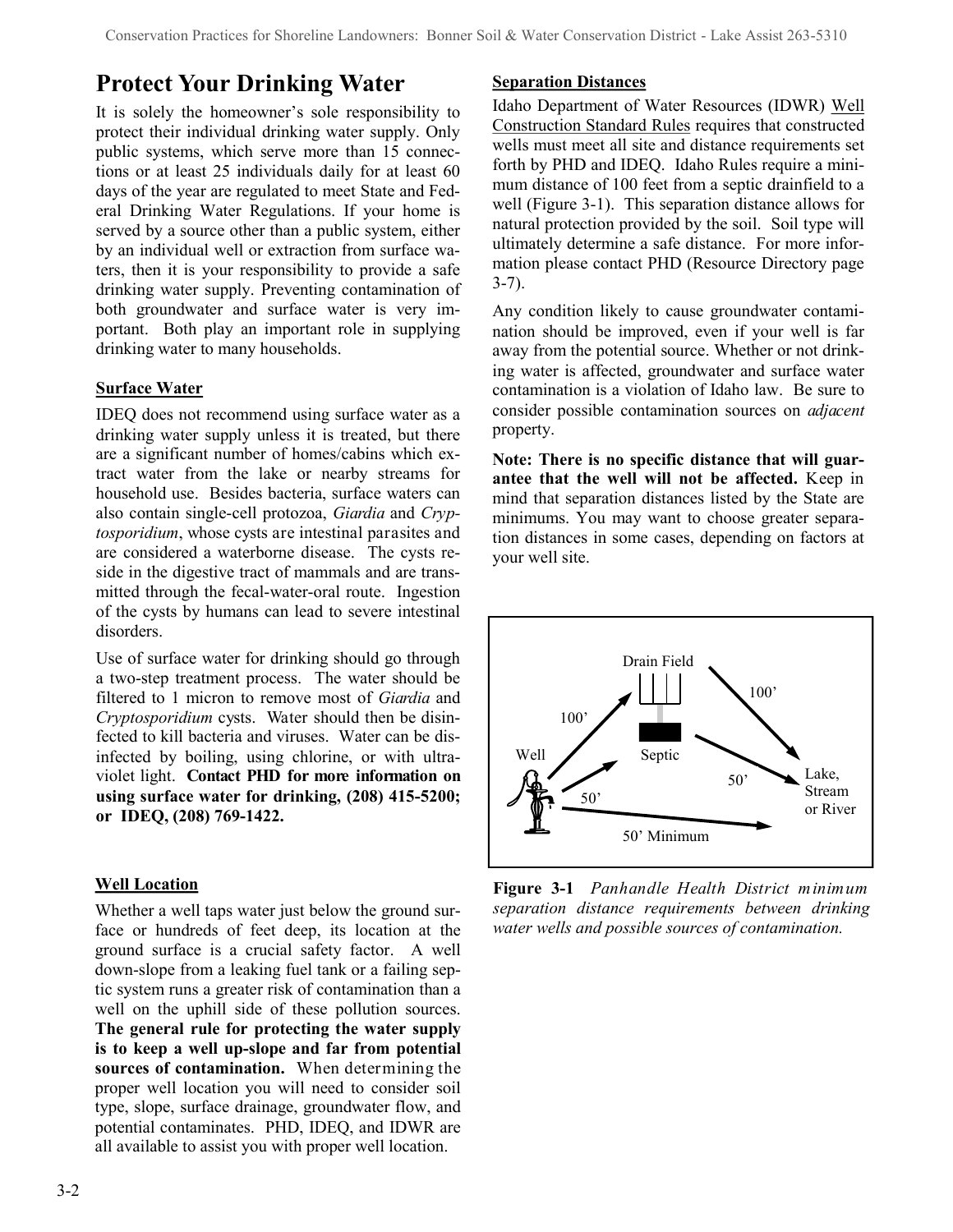#### **New Wells**

New wells are expensive, but they are good investments for the future. Getting the most from such an investment means locating the well away from contamination sources and working to maintain the quality of the well. Some simple principles are:

- Use a licensed well contractor for installing new wells or sealing unused wells.
- Prior to drilling, make sure groundwater is not already contaminated.
- When planning development on your lot, leave enough room for future expansion to avoid crowding the well. Let your well contractor know your future plans.
- Follow at least the required minimum distances from potential contamination sources that are set by PHD, as well as any other local ordinances, when locating your new well (Figure 3-1 on page 3-2).

#### **Well Construction and Safety**

Proper well design reduces the risk of contamination by sealing the well from anything that might enter it from the surface (Figure 3-3). Poor design can allow a well to become contaminated by letting rain or snowmelt reach groundwater without filtering through the soil. All surface runoff should be diverted away from the well (Figure 3-4). Wells located in pits, or constructed without grout or a sanitary well seal, can allow surface water to carry bacteria, pesticides, fertilizer, or petroleum into your drinking water supply.

#### **Casing Safety**

The well driller installs a steel pipe (casing) during construction to prevent collapse of the borehole. All openings in the casing should be sealed, and if water pipes exit through the side of the casing, they must do so through an approved fitting called a *pitless adapter.*

The space between the casing and the sides of the borehole provides a direct channel for surface water and contaminants to reach groundwater. To seal off that channel, the driller fills the space with grout (cement or a type of clay called bentonite). The grout seal should extend at least 18 feet in depth from the ground surface. The ground surface needs to be sloping away from the well in all directions (Figure 3 -4). This ensures surface water will flow away from the well.

You can visually inspect the condition of your well casing for holes or cracks at the surface, or look down inside the casing with a light or mirror. If you can move the casing by pushing against it, you have a problem with your well casing's ability to keep out contaminants.



**Figure 3-4** *Comparison of well placements at ground surface. With proper placement ground surface will slope away from well.* 



**Figure 3-3** *A properly constructed drilled well.*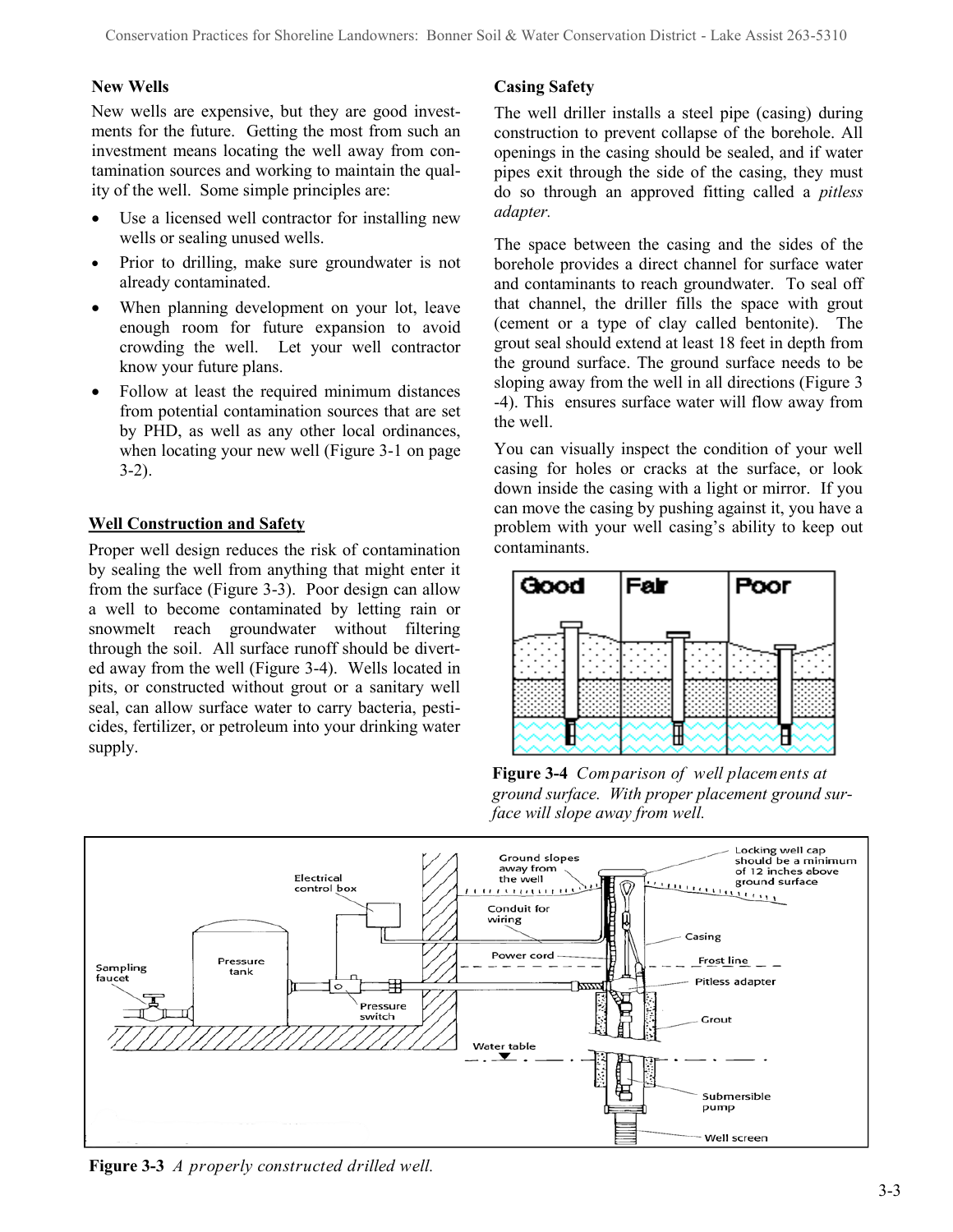You can also check on the condition of your well casing by listening for water draining down into the well (pump should not be running). If you hear water, there could be a crack or hole in the casing, or your casing does not extend down to the water level in the well. Either situation puts your drinking water source at risk.



To prevent contaminants from getting down inside the well casing, the driller installs a tight fitting, vermin-proof well cap to prevent easy removal by children or entry of insects or surface

water. Well regulations require a vermin-proof seal for all private wells (not all wells have caps; some may have pumping equipment attached at the surface). The cap should be firmly installed, with a screened vent incorporated into it so that air can enter the well. If your well has a vent, be sure that it faces the ground, is tightly connected to the well cap, and is properly screened to keep insects out. Check the well cap to see that it's in place and tightly secured. Electrical wires entering the well should be in an approved conduit.

Idaho wells are required to have a durable, watertight casing that **extends to a minimum depth of 18 feet below ground level.** This ensures that water is filtered through soil and geologic materials before entering the well. Since most contamination comes from the surface, grouting and casing the well deeper, can provide greater protection. You may want to consider exceeding the minimum casing depth. Typically, the casing extends one to two feet above surrounding land to prevent surface water from running down the casing or on top of the seal and into the well.

Idaho well regulations require that at least 12 inches of casing pipe extend above the final grade of the land. The siting of a well in areas that are subject to flooding is strongly discouraged. Check with Idaho Department of Water Resources (IDWR) for regulations concerning casing construction and minimum specifications (Resource Directory page 3-7). The IDWR keeps well construction reports (well logs) on file. You may contact IDWR for a copy.

#### **Well Age**

If you have an older well, you may want to have it inspected by a licensed well driller. Older well pumps are more likely to leak lubricating oils, which can contaminate the groundwater.

In addition, older wells are also more likely to have a thinner casing that has corroded through. Even 30-40 year-old wells with modern casings are subject to corrosion.

#### **Backflow Prevention/ Cross Connections**

Anti-backflow devices can be placed on all faucets with hose connections. Air gaps should be maintained between hoses or faucets and the water level during all activities. Otherwise, you risk having contaminated water from laundry tubs, sinks, washing machines, pressure washers, outside hydrants, livestock tanks, and hot tubs flowing back through the plumbing contaminating your water supply. Water supplies that have cross-connections between them (connections between two otherwise separate pipe systems, such as potable and non-potable) also put your drinking water at risk.



**Figure 3-5** *Schematic drawing of a typical backflow prevention device.*

#### **Home Water-Treatment Systems**

If you are a waterfront homeowner responsible for the safety of your drinking water, use caution when choosing from the multitude of available home watertreatment systems. First, make sure any treatment unit is certified by the National Sanitation Foundation (NSF). Home systems can be quite expensive, and you may be sold a system that is treating water for a host of compounds that are not a concern around your watershed and conversely does not treat for a compound that may be of specific concern. If you are drinking surface water, make sure your system is NSF certified for cyst reduction.

There have been excellent articles in Consumer Reports on safe water and home treatment systems. The two most common are the Granular Activated Carbon and the membrane filtration.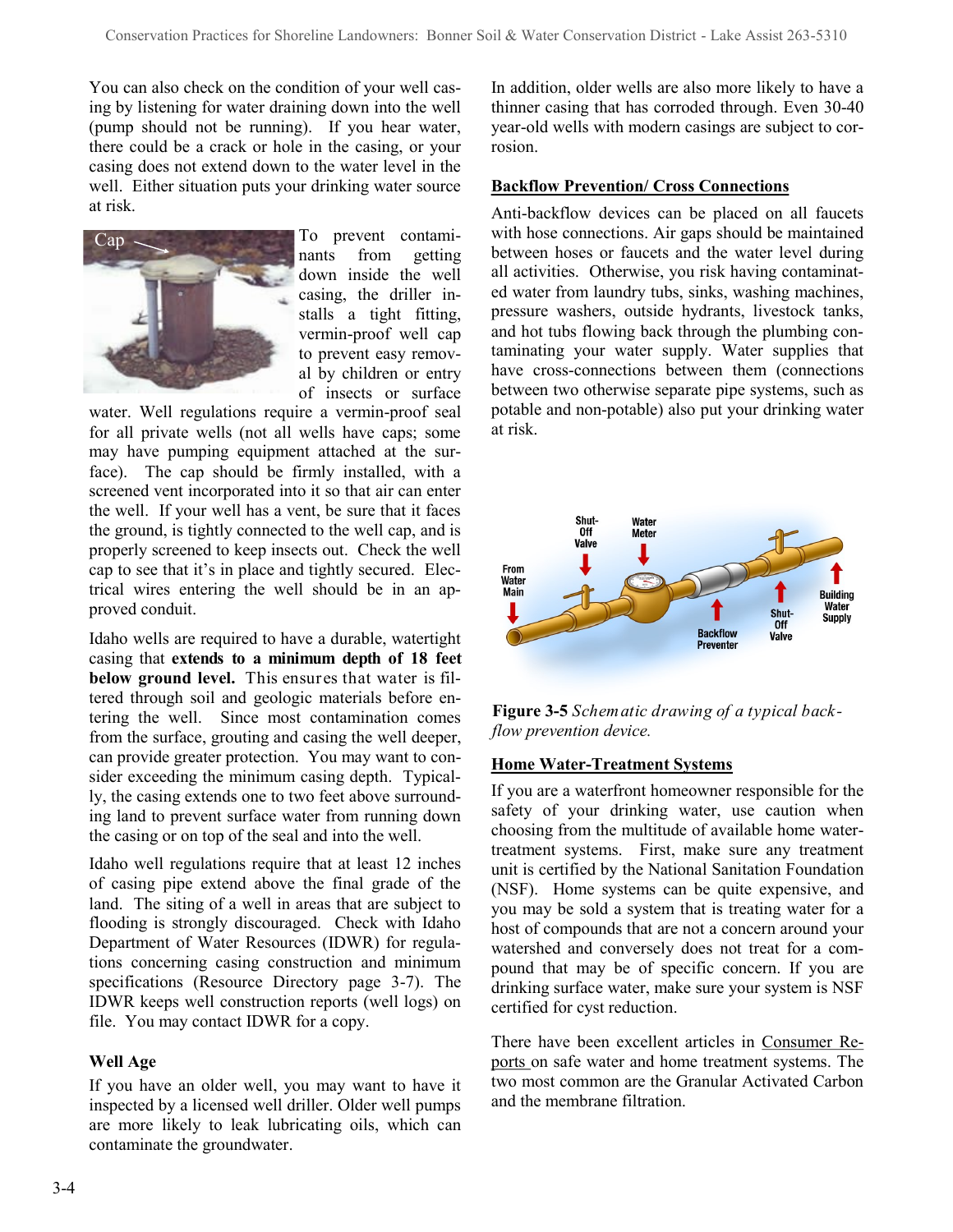#### **Well Maintenance**

You wouldn't let a car or tractor run too long without an oil change, and likewise, your well deserves the same attention. Good maintenance means testing the water every year, keeping the well area clean and accessible, keeping potential contaminants as far away as possible, and annually having a qualified well driller check the well mechanics.

- Test the water annually for nitrate and coliform bacteria.
- Establish a "well protection zone." Keep hazardous wastes such as paints, fertilizers, pesticides, oil and gasoline far away from your well. Keep livestock operations at least 50'from your well.
- Disinfect the well and plumbing system following maintenance on the well or pump and after appliances or plumbing fixtures are repaired or replaced.
- Maintain septic systems properly, and pump septic tanks regularly. See Section 4: Wastewater Treatment.
- Avoid diverting surface drainage to well areas where it may seep into your drinking water.
- Immediately replace or repair wells in which the casing is no longer watertight because of damage or corrosion.
- Keep your well records in a safe place.
- Get your water tested anytime there is a change in taste, odor, or color (PHD (208) 415-5200).
- If you have an older well, have it inspected by a licensed well driller. Older wells are more likely to leak lubricating oils and be corroded.
- Locate your well on ground higher than contamination sources, such as fuel tanks, livestock lots, septic systems, and pesticide mixing areas.
- Build soil up around well so that all surface water drains away.
- Avoid areas that are prone to flooding.
- Make the well accessible for pump repair, cleaning, testing, and inspections.

#### **Unused Wells**

Many rural homesteads have unused wells. It is not uncommon to visit a homestead and find three or four wells, with only one or two currently in use. No one knows how many of these wells are in Idaho, although estimates range in the thousands.

If not properly filled and sealed, these wells can provide a direct conduit for surface water carrying contaminants to enter groundwater without filtering through soil or can allow contaminant movement from one aquifer to another. In addition to these wells being a threat to groundwater, large open wells pose safety hazards for people and animals. The landowner, under Idaho law, is responsible for properly abandoning wells and test holes.

#### **Locating Unused Wells**

You may not know the history of your property and old well locations may not be obvious. Pipes sticking out of the ground around the homestead or under an old windmill are the most obvious places for finding unused wells. A depression in the ground may indicate an old well. Also, wells were often drilled in basements of houses, under front steps, or near old cisterns.

#### **Proper Well Abandonment**

The IDWR administers the laws regulating the abandonment of wells (Resource Directory page 3-7). Well drillers and landowners are required to follow these laws so that the potential for aquifer contamination can be reduced. Knowledge of the geology of the well site and special equipment is often required to remove old pumps and piping and to properly install sealing material inside the well. Use of inappropriate materials and methods can lead to well settling, collapse, and continued groundwater contamination.

Costs for well abandonment will vary with the well depth, diameter, and geology of the area. However, spending a few hundred dollars to properly abandon an old well near your home may prevent contamination of your drinking water.

You may perform proper well abandonment work on your own land, or an Idaho licensed well driller can also be hired to close these wells. Regardless of who does the work, the minimum regulatory requirements must be met. A local well driller can be helpful given their experience with well construction materials, and typically they have a working knowledge of the geology of the well site.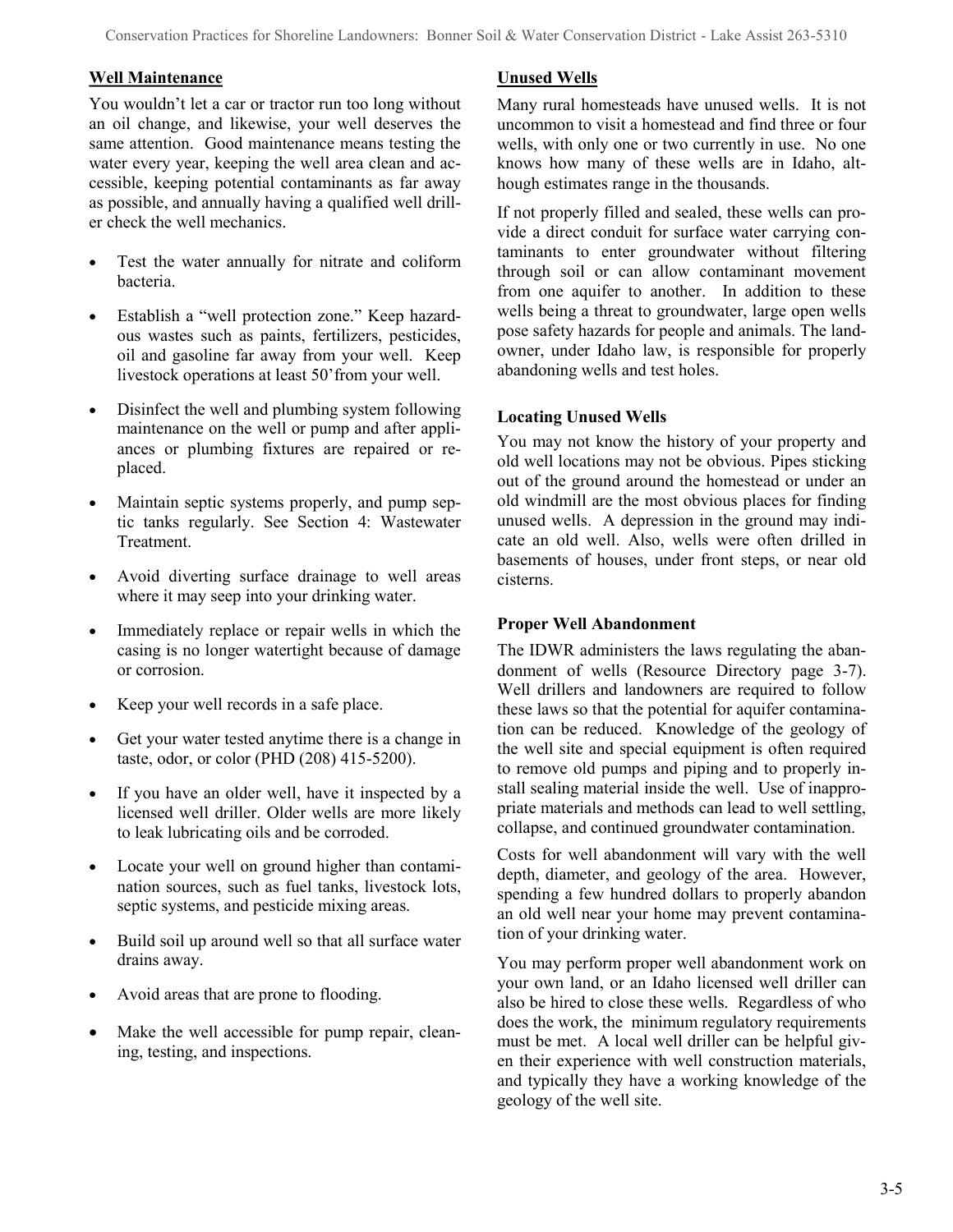#### **Water Testing**

Keep an eye on water quality in existing wells by testing them annually. Wells should be tested immediately after construction and then at least once annually for nitrates and coliform bacteria. Well testing is particularly important for shallow wells, dug wells, sand-point wells, and wells that have shown contamination.

#### **The water should also be tested:**

- Before using a well that has not been used for a long time.
- When family or guests experience recurring or unexplained stomach illness.
- If there are individuals who may be at increased risk like infants and pregnant or nursing women.
- If your neighbors find a particular contaminant in their water.
- If you note a change in water taste, odor, color, or clarity.
- If you have a spill or back siphon of chemicals or petroleum products near your well or on your homestead.
- When there has been a significant change in land use in the area.
- If the presence of an old landfill has been discovered nearby.

#### **What Do I Test For?**

A good initial set of tests for a private well includes hardness, pH, conductivity, corrosivety, chloride, nitrate, coliform bacteria, and sometimes lead, arsenic, zinc, copper, and other metal contaminants.

Another primary contaminant is **nitrate**. Nitrate occurs naturally in many watersheds. Nitrate levels above 10 mg/L (the federal drinking water limit) should not be consumed by infants under one year of age or pregnant women. High nitrates in groundwater often stem from agricultural activities such as fertilizing and manure from animal feed lots.

**Lead** in drinking water can be a health concern particularly for children and pregnant women. The lead level should not exceed fifteen ppb (parts per billion). Sample for lead if you have lead pipes or copper joints with lead solder, or if you draw from surface water. Soft or acidic water can accelerate leaching of lead from the plumbing system.

Annually test for **total coliform bacteria** which is the standard bacteriological test conducted on drinking water supplies. The presence of **total coliforms** is an indicator of system vulnerability. Total coliform bacteria are a group of closely related bacteria genera, where some species are found in fecal matter, and some species are found in soil and plant material. If your drinking water sample shows the presence of total coliforms, many laboratories will automatically test for the presence of fecal coliforms. Presence of fecal coliforms indicates fecal contamination of the water source, either through an animal source or from septic systems. **If fecal coliforms are present, the water does not meet drinking water standards**. Certain bacteria and viruses from fecal sources are pathogens, that when ingested can cause intestinal disorders and diseases (hepatitis for example). A short term fix for coliform contamination is boiling water, a long term solution is disinfection of the supply (chlorination or the use of ultra-violet light).

Laboratory tests for other possible contaminants can be quite expensive so you will probably not have them done unless you suspect a specific problem. For example, you may want to test for volatile organic chemicals (VOCs) if there has been a nearby use, spill or deposit (in dump or landfill) of oil, petroleum, or solvent. The same circumstances can be stated for pesticides.

High concentration of **iron** in groundwater will cause stained porcelain and may be unpleasant to taste, but it is not a harmful compound.

**Follow the lab's instructions for water sampling to assure accuracy of the results. Use only the container provided and return the samples promptly. Bacteria sample bottles are sterile and must be returned to the lab within a short specified time limit.** Request that drinking water methods be used to test your water. You may also want assistance in interpreting test results. Contact PHD or IDEQ (Resource Directory 3-7).

# **Call PHD or IDEQ to learn more about having your drinking water tested.**

(Resource Directory page 3-7)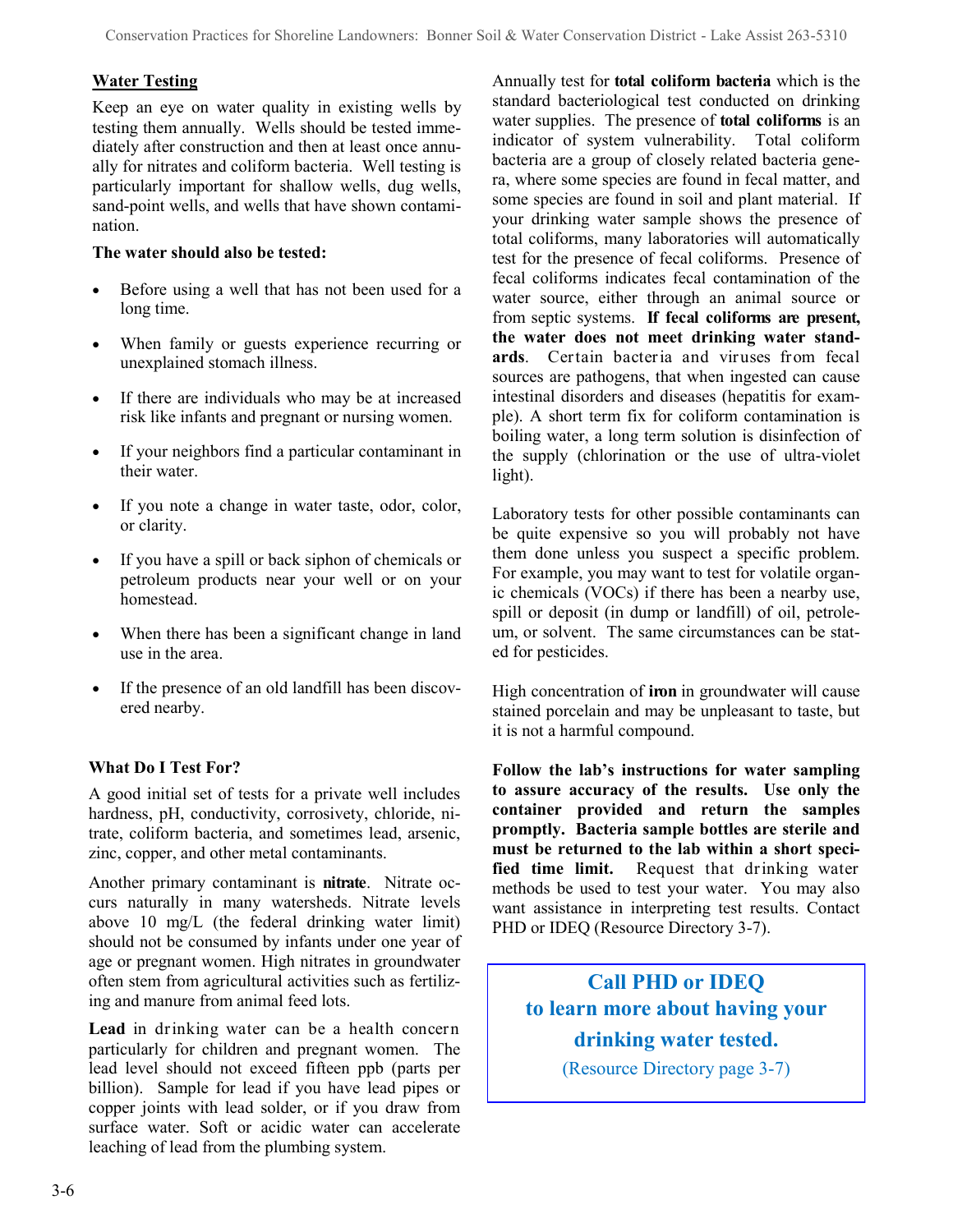# **Resource Directory**

#### **Panhandle Health District, Environmental Health**

Bonner County Office 322 Marion Sandpoint, ID (208) 265-6384

#### **Idaho Department of Environmental Quality**

Coeur d'Alene Regional Office, Drinking Water 2110 Ironwood Parkway Coeur d'Alene, ID 83814 (208) 769-1422

#### **Idaho Department of Water Resources**

Coeur d'Alene Regional Office 7600 N. Mineral Drive, Suite 100 Coeur d'Alene, ID 83815 (208) 762-2800

#### **Environmental Protection Agency**

*www.epa.gov/safewater/*

**Panhandle Health District (PHD)** is one of seven health districts in the state of Idaho. In 1970, the Idaho Legislature recognized the value a formal public health structure would provide to Idaho residents. That year, the Legislature created the health districts to ensure that all Idahoans have access to local public health services.



#### **References**

Figure 3-3 Correct well construction http://extension.missouri.edu/p/EQM103F (Accessed April 9, 2012)

Figure 3-3 and 3-4 Well location diagrams http://www.uiweb.uidaho.edu/wq/wqbr/wqbr25.html. (Accessed April 8, 2012)

Figure 3-5 Backflow prevention diagram http://www.hdrinc.com/sites/all/files/assets/knowledge-center/ publications/sdwa-wall-chart-2011.pdf (Accessed April 8, 2012)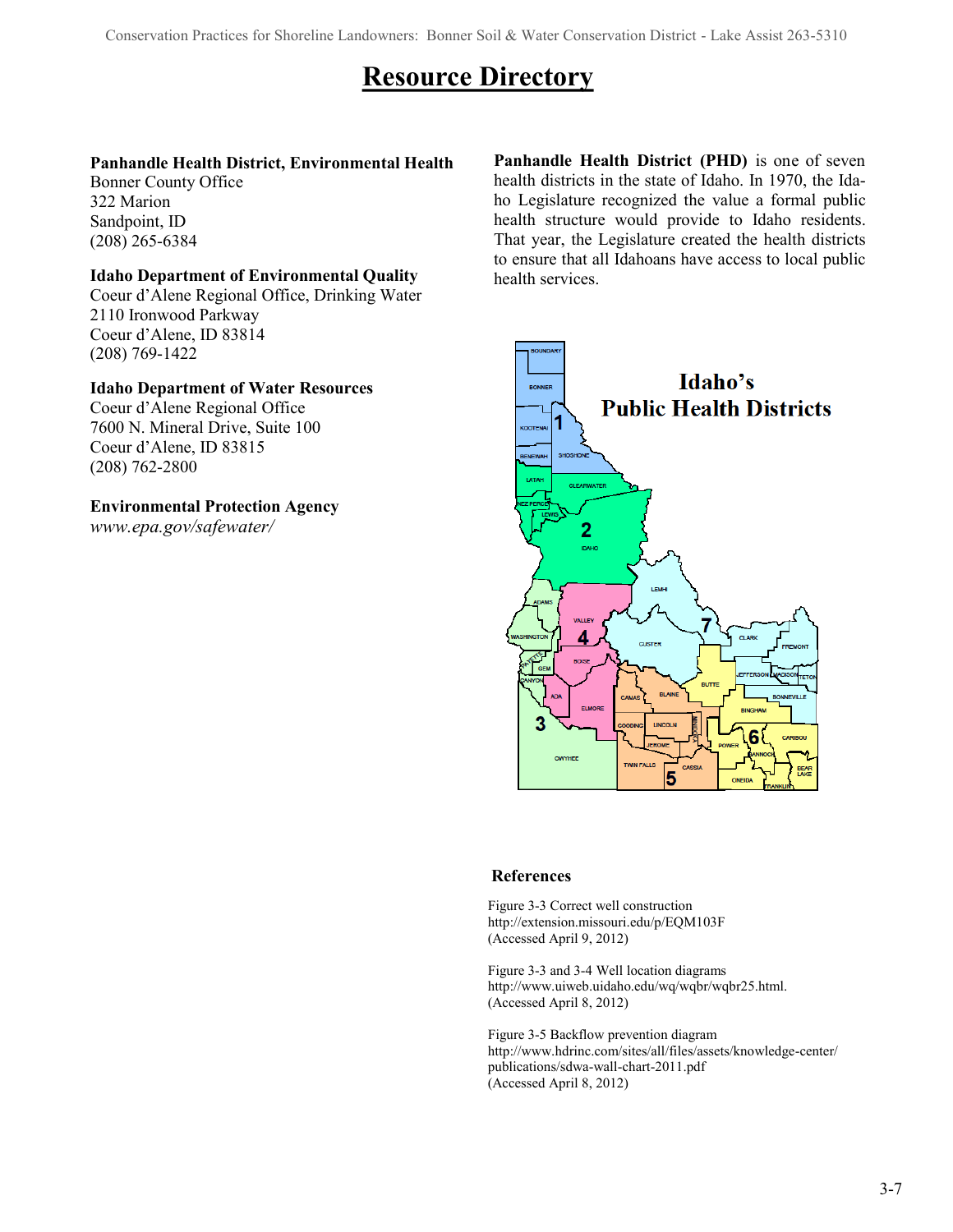# **RISK ASSESSMENT WORKSHEETS** Safe Drinking Water

#### **Assessment Sheet 1: Drinking Water Well Location**

The assessment table below will help you identify potential environmental risks related to your drinking water. For each question indicate your risk level in the right-hand column. Some choices may not correspond exactly to your situation. Choose the response that best fits. When finished turn to the **Action Worksheet** on page 3-11 and record your medium and high-risk practices.Your goal is to lower your risks. Use the BMP recommendations in Section 3: Safe Drinking Water Supply to help you decide how to best reduce pollution.

|                                                                                                                                   | <b>LOW RISK</b>                                                                                                                                       | <b>MEDIUM RISK</b>                                                                                        | <b>HIGH RISK</b>                                                                                                  | <b>YOUR</b><br><b>RISK</b> |
|-----------------------------------------------------------------------------------------------------------------------------------|-------------------------------------------------------------------------------------------------------------------------------------------------------|-----------------------------------------------------------------------------------------------------------|-------------------------------------------------------------------------------------------------------------------|----------------------------|
| <b>Position of well in</b><br>relation to contami-<br>nation sources                                                              | Well is upslope from<br>all potential pollutants<br>sources. No surface<br>water runoff reaches<br>well. Surface water<br>diverted from well<br>area. | Well is level to down<br>slope from potential<br>sources. Some surface<br>water runoff may<br>reach well. | Well is downhill<br>from pollution<br>sources or in a de-<br>pression. Surface<br>water runoff reach-<br>es well. | Low<br>Medium<br>High      |
| <b>Separation distances</b><br>between well and<br>pollution sources<br>(suggested minimum<br>separation distance<br>is 100 feet) | Distances from poten-<br>tial pollution sources<br>meet or exceed all<br>minimum require-<br>ments.                                                   | Some but not all dis-<br>tances from potential<br>pollution sources<br>meet minimum re-<br>quirements.    | Distances from<br>most or all potential<br>pollution sources do<br>not meet minimum<br>requirements.              | Low<br>Medium<br>High      |
| Soil type                                                                                                                         | Class C-soil is fine-<br>textured like clay<br>loams or silty clay.                                                                                   | Class B-soil is medi-<br>um-textured like silt<br>or loam.                                                | Class A-soil is<br>coarse-textured like<br>sand, sandy loam,<br>or gravel.                                        | Low<br>Medium<br>High      |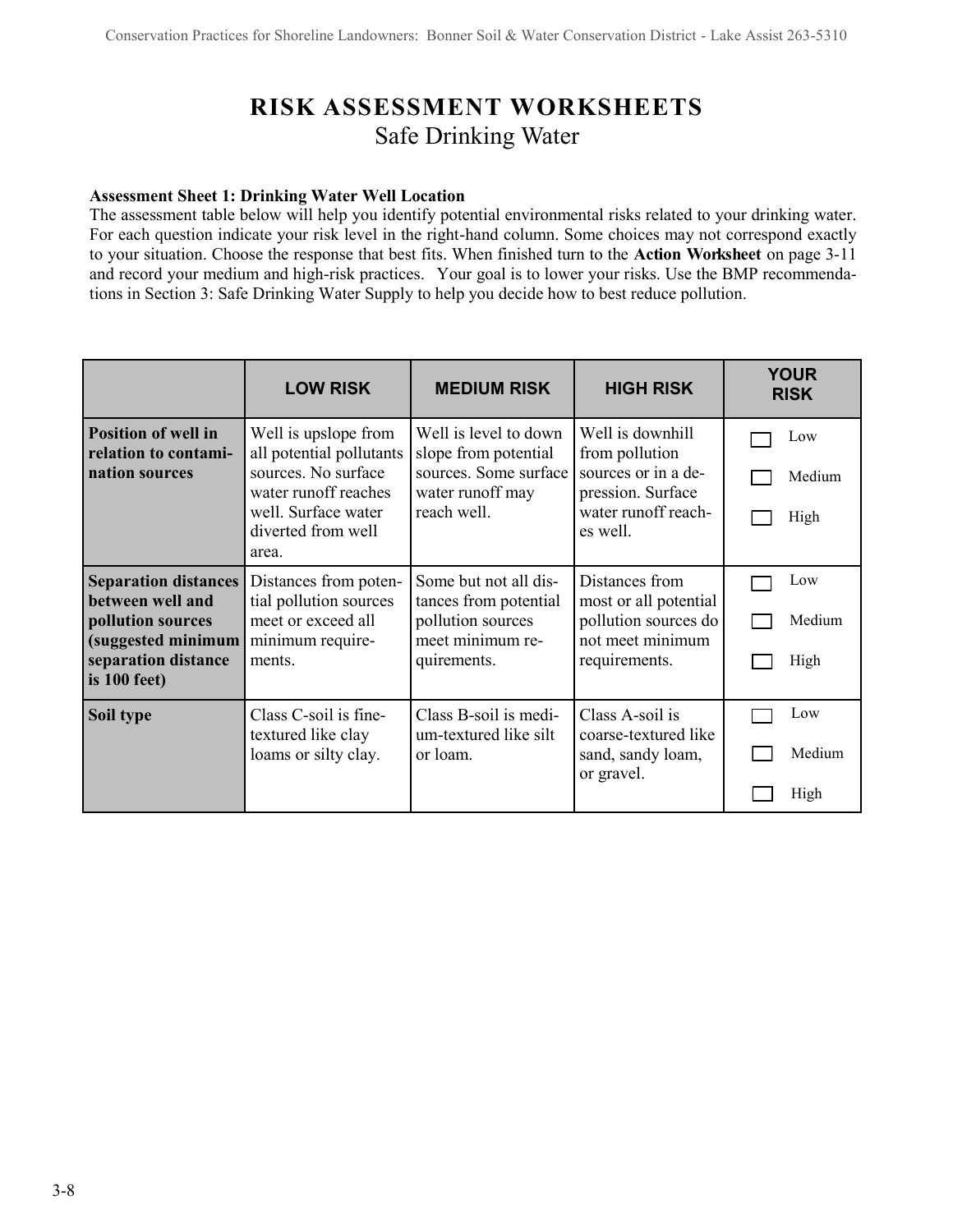#### **Assessment Sheet 2: Well Construction and Maintenance**

Use the table below to rate your risks related to well construction and maintenance.

|                                                                                      | <b>LOW RISK</b>                                                                                                                                                                                                                      | <b>MEDIUM RISK</b>                                                                                                                                                                                  | <b>HIGH RISK</b>                                                                                                                         | <b>YOUR</b><br><b>RISK</b> |
|--------------------------------------------------------------------------------------|--------------------------------------------------------------------------------------------------------------------------------------------------------------------------------------------------------------------------------------|-----------------------------------------------------------------------------------------------------------------------------------------------------------------------------------------------------|------------------------------------------------------------------------------------------------------------------------------------------|----------------------------|
| Well age                                                                             | Constructed since Ida-<br>ho well guidelines were<br>enacted in 1987. Well<br>inspected annually.                                                                                                                                    | Well is about 20 years<br>old and is inspected<br>every 2 or 3 years.                                                                                                                               | was installed<br>Well<br>over 50 years ago,<br>and I don't remember<br>the last time it was<br>inspected.                                | Low<br>Medium<br>High      |
| <b>Casing height</b><br>above land<br>surface                                        | Casing extends 12 or<br>more inches above the<br>surface. If the area<br>floods, casing is above<br>flood levels.                                                                                                                    | Casing is at the surface<br>or up to 12 inches<br>above the surface.                                                                                                                                | No casing present.<br>Hand dug well. Pump<br>at or below ground<br>surface.                                                              | Low<br>Medium<br>High      |
| <b>Condition of</b><br>casing and<br>well cap                                        | No holes or cracks are<br>visible. Cap is tightly<br>attached. A screened<br>vent faces the ground.<br>No space around the<br>pitless adapter.                                                                                       | Casing showing visible<br>stress fractures. Cap is<br>loose, and no screen is<br>present.                                                                                                           | Holes or cracks are<br>visible. Cap is loose<br>or missing. Running<br>water can be heard or<br>seen. Ground around<br>casing is sunken. | Low<br>Medium<br>High      |
| <b>Casing depth</b><br>and surface<br>seal (see well<br>log for this<br>information) | Casing extends below<br>water level in well and<br>is more than 18 feet<br>below surface. At least<br>18 feet of surface seal<br>is in place, or into the<br>confining layer above<br>the aquifer in which the<br>well is completed. | Surface seal missing or<br>less than required depth<br>(an 18 foot surface seal<br>is required for all new<br>well installations.<br>Placement of a surface<br>seal in all wells is re-<br>quired). | No surface seal.                                                                                                                         | Low<br>Medium<br>High      |
| <b>Backflow</b><br>protection                                                        | Anti-backflow devices<br>(such as check valves)<br>installed. No cross-<br>connections between<br>water supplies.                                                                                                                    |                                                                                                                                                                                                     | No anti-backflow<br>devices. Air gap not<br>maintained. Cross-<br>connections between<br>water supplies.                                 | Low<br>Medium<br>High      |
| <b>Water testing</b>                                                                 | Regular annual testing.<br>Records indicate con-<br>sistent, satisfactory<br>water quality. Bacteria,<br>nitrate, and other tests<br>meet standards.                                                                                 | Regular testing. Bacte-<br>ria, nitrate, and other<br>tests do not meet stand-<br>ards some of the time<br>but are closely moni-<br>tored.                                                          | No water testing.<br>Water taste, clarity,<br>and smell change<br>throughout the sea-<br>sons.                                           | Low<br>Medium<br>High      |
| <b>Unused wells</b>                                                                  | There are no unused<br>wells, or there are un-<br>used wells that are<br>properly sealed.                                                                                                                                            | There are old wells<br>partially used, but are<br>maintained to keep out<br>contaminants.                                                                                                           | Unused, unsealed<br>wells, near the lake<br>or drinking water<br>well.                                                                   | Low<br>Medium<br>High      |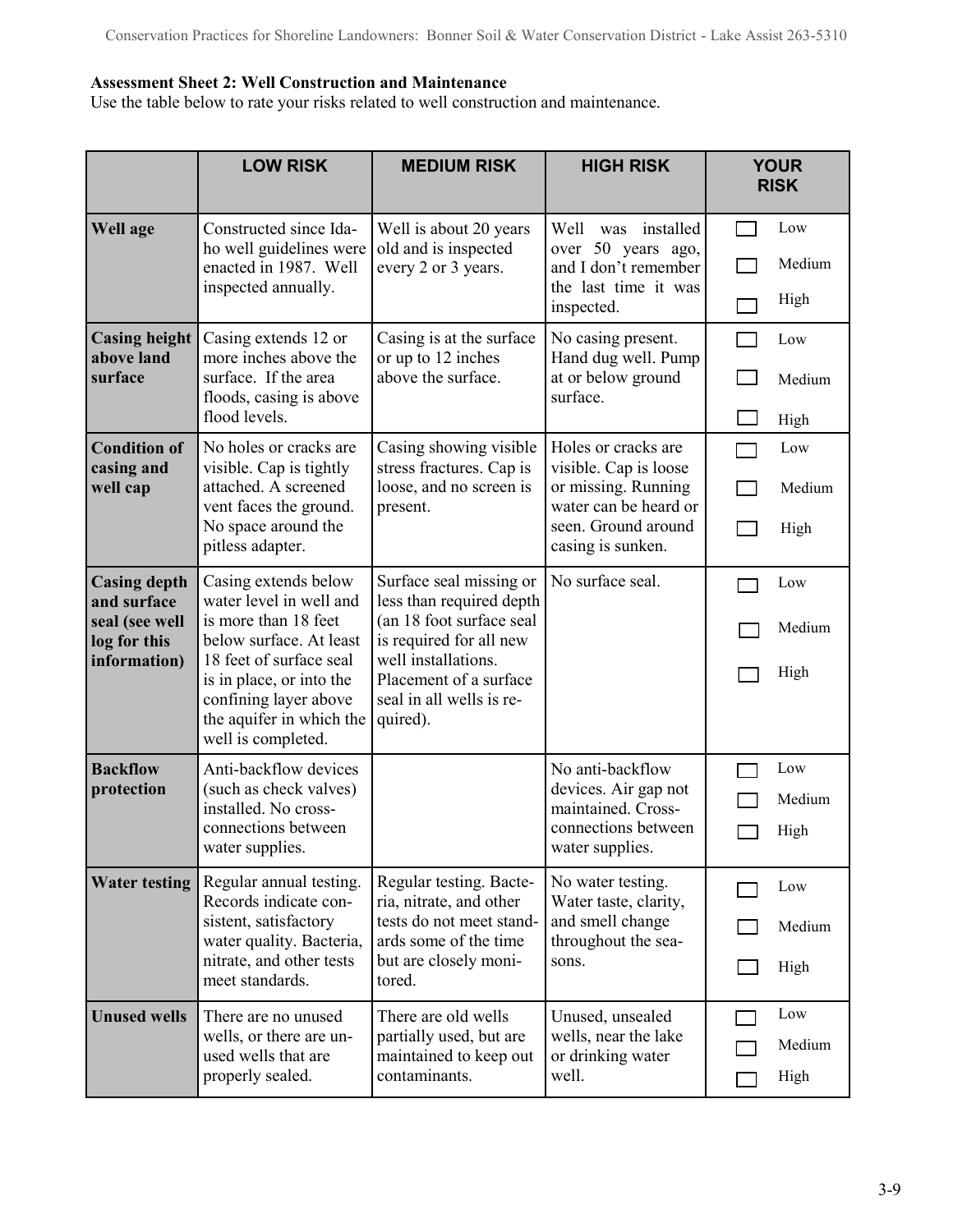#### **Assessment Sheet 3: Drinking Water Source and Conveyance System**

Use the table below to rate your risks related to drinking from the lake and its tributaries. Note: IDEQ does not recommend drinking from lakes or any other surface water source without an approved treatment process.

|                                                                                                                                              | <b>LOW RISK</b>                                                                                                                                                                                                                                      | <b>MEDIUM RISK</b>                                                                                                                                     | <b>HIGH RISK</b>                                                                                                              | <b>YOUR</b><br><b>RISK</b> |
|----------------------------------------------------------------------------------------------------------------------------------------------|------------------------------------------------------------------------------------------------------------------------------------------------------------------------------------------------------------------------------------------------------|--------------------------------------------------------------------------------------------------------------------------------------------------------|-------------------------------------------------------------------------------------------------------------------------------|----------------------------|
| <b>Drinking water</b><br>source                                                                                                              | Deep groundwater<br>(over 20 feet deep).<br>Properly constructed<br>drilled well.                                                                                                                                                                    | Shallow ground water<br>(under 20 feet). Hand<br>dug, or driven point<br>well.                                                                         | Lake or any other sur-<br>face water source<br>(streams, creeks,<br>ponds). Pump and a<br>pipe that extend into<br>the water. | Low<br>Medium<br>High      |
| <b>Separation distances</b><br>between surface wa-<br>ter and pollution<br>sources (suggested<br>minimum separation<br>distance is 100 feet) | Distances from poten-<br>tial pollution sources<br>meet or exceed all min-<br>imum requirements.                                                                                                                                                     | Some, but not all, dis-<br>tances from potential<br>pollution sources meet<br>minimum require-<br>ments.                                               | Distances from most or<br>all potential pollution<br>sources do not meet<br>state minimum require-<br>ments.                  | Low<br>Medium<br>High      |
| <b>Home</b> water-<br>treatment system for<br>surface<br>water                                                                               | A two-step treatment<br>system. Water is fine<br>filtered through a mem-<br>brane filter certified by<br>the NSF for Giardia<br>and Cryptosporidium<br>Cysts. Water is disin-<br>fected by boiling, using<br>chlorine, or by ultravi-<br>olet light. | Granular activated car-<br>bon filter (generally a<br>good filter, but water<br>should be disinfected.                                                 | No treatment or a<br>screen or a t-shirt<br>wrapped around the<br>end of the pipe.                                            | Low<br>Medium<br>High      |
| <b>Water testing</b>                                                                                                                         | Regular annual testing.<br>Records indicate con-<br>sistent, satisfactory<br>water quality. Bacteria,<br>nitrate, and other tests<br>meet standards.                                                                                                 | Tested once in the last<br>5 years. Bacteria, ni-<br>trate, and other tests do<br>not meet standards<br>some of the time but<br>are closely monitored. | No water testing. Wa-<br>ter taste, clarity, and<br>smell change through-<br>out the seasons.                                 | Low<br>Medium<br>High      |